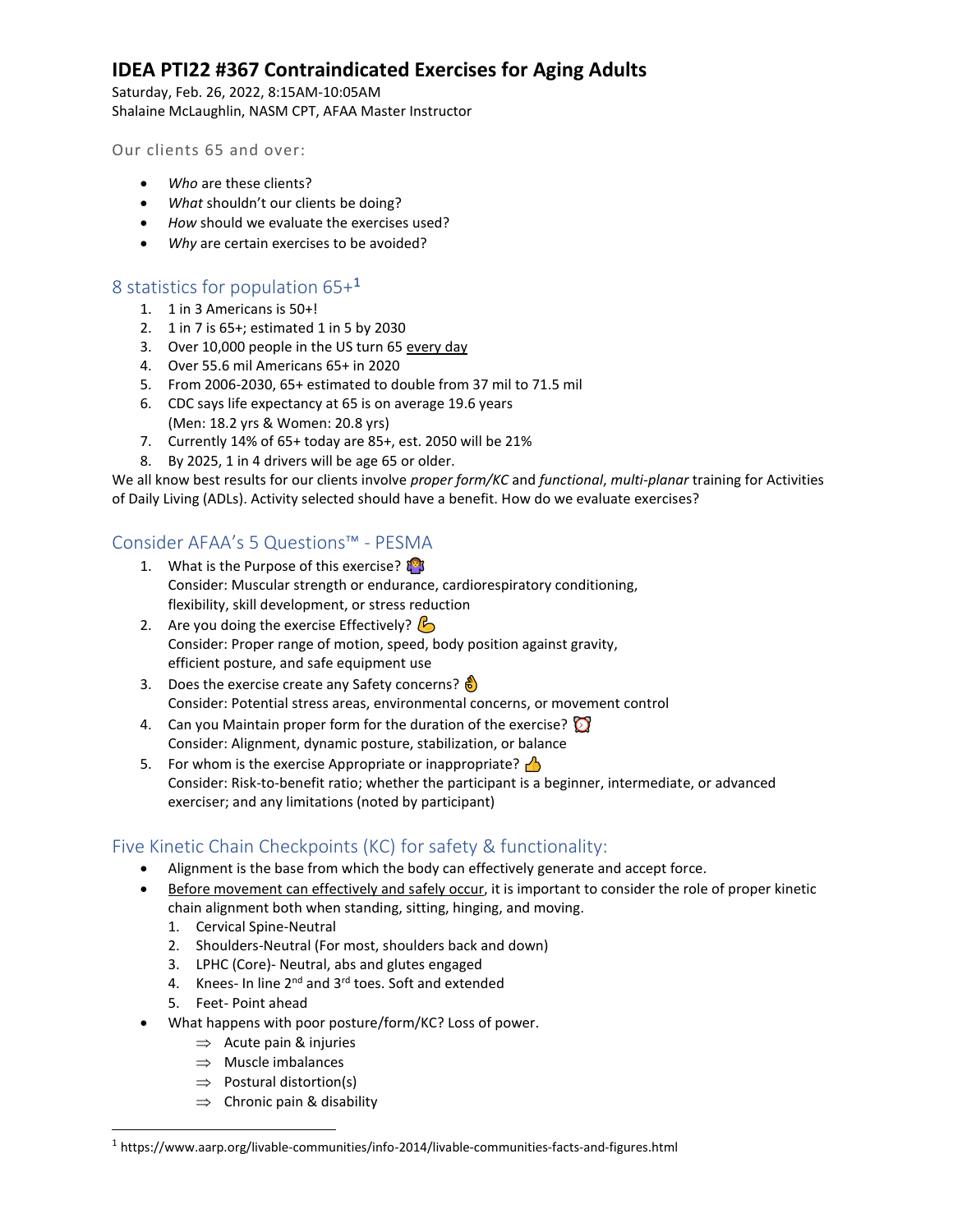Best results for your clients involve proper form/KC. More gains, less pains!

| Most Older Clients Have Multiple Postural Distortions | <b>Common Compensations</b>                              |
|-------------------------------------------------------|----------------------------------------------------------|
| <b>Forward Head Posture</b>                           | (Bilateral) foot external rotations<br>$\bullet$         |
| <b>Upper Crossed Syndrome</b>                         | (Bilateral) knee vargus<br>٠                             |
| Lower Crossed Syndrome                                | Posterior pelvic tilt<br>$\bullet$                       |
| <b>Pronation Distortion Syndrome</b><br>٠             | Rounded shoulders<br>$\bullet$                           |
|                                                       | Forward head<br>$\bullet$                                |
| <b>Common Tight Muscles</b>                           | Common Weak Muscles                                      |
| Calf muscles                                          | Glutes<br>$\bullet$                                      |
| Bicep femoris                                         | Hamstring complex<br>$\bullet$                           |
| Hip flexors                                           | Rotator Cuff (supra/infraspinatus, teres<br>$\bullet$    |
| Pecs/Lats<br>٠                                        | minor, subscapularis)                                    |
| SCM/Upper traps                                       | Mid & lower traps/Rhomboids<br>$\bullet$                 |
| <b>Adductors</b>                                      | Intrinsic core stabilizers (TA, multifidus,<br>$\bullet$ |
|                                                       | transversospinalis, int obliques, pelvic)                |
|                                                       | Anterior tibialis<br>$\bullet$                           |

# Contraindicated Exercises

- Most dangerous during the first hours of waking, when disk/synovial hydration, internal pressure and injury risk are greatest
- Joints, especially spine is weakest at the end range of motion
- Prolonged, rapid, repeated, or ballistic movements decreases the joint's load tolerance and the supporting ligament's ability to prevent movement at the end range of motion
- Fatigued muscles are less likely to prevent movement at the end range of motion
- Risk of re-injury higher
- Pain alters motor control and normal movement resulting in compensation strategies even after recovery

## Watch for signs of over exertion with aging clients

- Feeling dizzy or lightheaded
- Nausea or vomiting
- Acute pain
- Chest
- Fatigue
- Shortness of breath
- Exhaustion
- Very rapid or irregular heartbeat
- $\Rightarrow$  Immediately stop exercising to very slow walk, or sit and gently move your hands or feet.
- $\Rightarrow$  Breathe deeply & slowly. Hydrate.
- $\Rightarrow$  Heat Exhaustion/Fainting-ice pack in groin, armpits, neck

### Neck Contraindications

- Pivot joint, only one axis; moves predominantly in one plane of motion (transverse).
- Normal ranges of motion in cervical spine:  $50^{\circ}$  of flexion,  $60^{\circ}$  of extension,  $45^{\circ}$  of lateral, and  $80^{\circ}$  of rotation.
- Extreme cervical flexion/extension, especially if weight bearing.
- Risks, may cause:
	- o Neck pain/strain
	- o Dizziness
	- o Fractures/breaks back part of vertebrae
	- o Compression of nerves, ligaments, and blood vessels in cervical spine
	- o Damage or compression of discs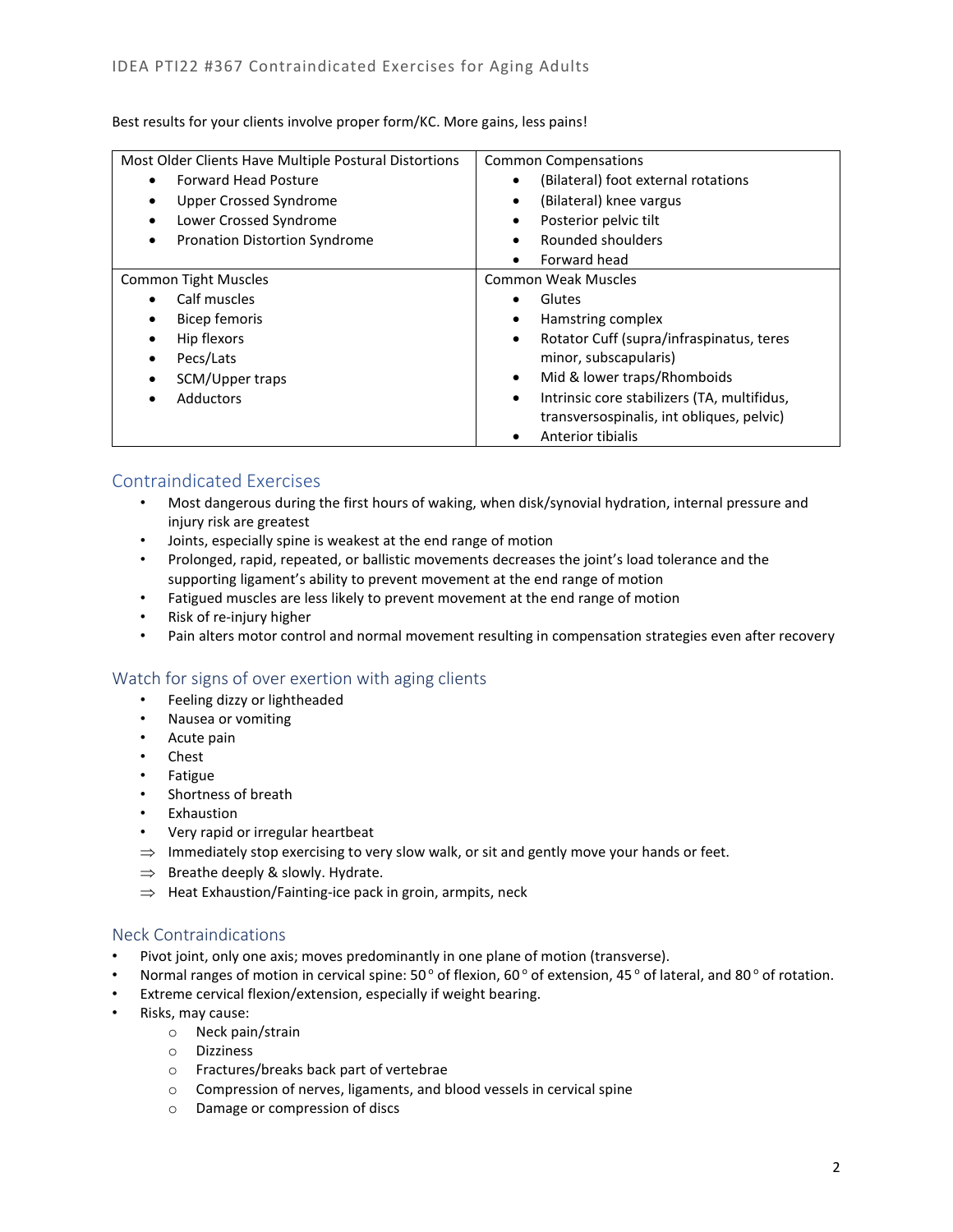| Contraindicated                             | Alternative                                           |
|---------------------------------------------|-------------------------------------------------------|
| • Donkey kicks                              | One leg at a time, line from head to toe              |
| • Full neck circles/extreme head extension  | Slow pivot left/right/ side tilts with stop at center |
| • Forward head e.g., bar behind neck        | Bar in front of neck                                  |
| Head extension/ tilting head back/fish pose | Side tilt with opposite hand down                     |
| • Plow/plough/ shoulder stand               | Double knee to chest                                  |
| • Sit ups while pulling on the neck         | Crunches                                              |
|                                             | Dead bugs<br>٠                                        |

# Shoulder Contraindications

- Ball-and-socket, most mobile of joints; moves in all three planes of motion
- Normal ranges of motion: 180° for flexion and abduction and 90° for external rotation
- Caution: extreme shoulder external rotation and abduction
- Risks that may occur:
	- o Stress the shoulder capsule and inferior glenohumeral ligament
		- o Bones in the shoulders to rub against each other

| Contraindicated                              | Alternative                             |
|----------------------------------------------|-----------------------------------------|
| Arms raise, above shoulder, in lateral plane | Angle to the front, in muscle direction |
| Bar behind neck                              | Bar in front of neck                    |
| Tricep dip                                   | Modified tricep plank                   |
|                                              | Triceps with dumbbells                  |
| Upright row to neck, elbows up & out         | Dumbbell side raise                     |
|                                              | Dumbbell High Pull                      |
| Wide arm circles, especially weighted        | No weights                              |
|                                              | Dumbbell lateral raise                  |

## Spine Contraindications

- Low back pain (LBP) causes more disability globally than any other condition.
- Approximately 50% with BP will recur with one year, 60% by year two and 70% by year five.
- Causes range from trauma such as sports injuries, to weakened core muscles from prolonged periods of sitting, etc.
- 364 joints in your spine, mostly facet joints, primarily sagittal. Each vertebra has two sets of facet joints. One pair faces upward (superior articular facet) and one downward (inferior articular facet). There is one joint on each side (right and left). Facet joints are hinge-like and link vertebrae together.
- Normal ranges of motion:
	- $\circ$  Thoracic: 30° of rotation and 50° of kyphosis
	- $\circ$  Lumbar: 60 $\circ$  of flexion, 25 $\circ$  of extension, and 25 $\circ$  of lateral
- The most common source of low back pain is from the intervertebral disc since the outer one third is highly innervated with nerves
- Caution: hyperextension/compression during flexion/extension/rotation, especially loaded, dehydrated, or after waking. Rotation without lumbar stabilization.
- Risks, may cause:
	- o Back pain/strain
	- o Dizziness, especially with head below spine/not in alignment
	- o Compression of nerves, ligaments, and blood vessels in cervical spine
	- o Pressure, compression, or damage of lumbar discs
	- o Fractures/breaks back part of vertebrae
- AVOID following exercises for people with spine/LBP, herniated discs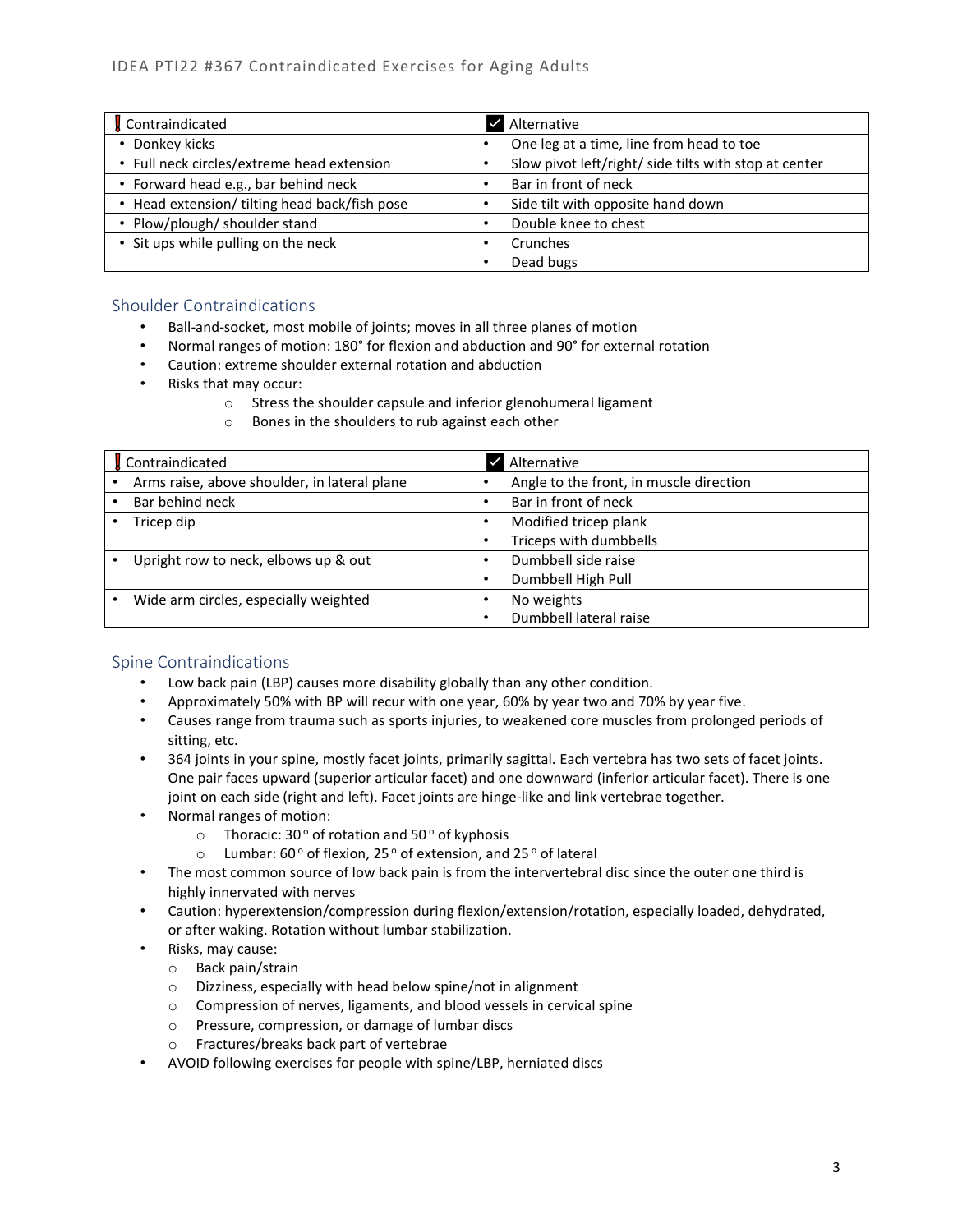|           | Contraindicated                               |           | Alternative                                           |
|-----------|-----------------------------------------------|-----------|-------------------------------------------------------|
|           | Back bend                                     |           | Baby/partial cobra                                    |
|           | Bent over rows without support                | ٠         | Supported bent over row                               |
|           | Burpee (CrossFit)                             | $\bullet$ | Controlled burpee with neutral spine                  |
|           |                                               | $\bullet$ | Plank/Side Bridges                                    |
| ٠         | Cherry picker/ windmill                       | ٠         | Standing twist, knees slightly bent/ steam engines    |
| $\bullet$ | Donkey kicks                                  | $\bullet$ | One leg at a time, keeping long line from head to toe |
| ٠         | Full cobra/Back hyper-extension               | ٠         | Baby cobra                                            |
|           |                                               | ٠         | Back parallel to the floor                            |
| ٠         | Flutter kicks/Leg lifts with both legs/V sits | ٠         | One leg at a time                                     |
|           |                                               |           | <b>Bicycle</b>                                        |
|           |                                               |           | Plank/stability ball                                  |
|           | Kettle bell swings                            | ٠         | Proper form                                           |
|           |                                               | $\bullet$ | Neutral spine (needs hip mobility)                    |
|           | Loaded spinal flexion with rotation           | $\bullet$ | Flexion, followed by rotation                         |
|           | Sit ups                                       |           | Crunches                                              |
|           |                                               | ٠         | Dead bugs                                             |
|           | Shoulder bridge with hands under              | ٠         | Glute bridge                                          |
|           |                                               |           | Baby/partial cobra                                    |
|           | Superman                                      | $\bullet$ | Forehead on floor lift opposite sides                 |
|           | Toe touch/ forward bend                       | $\bullet$ | Seated/standing hamstring stretch                     |

## Knee Contraindications

- Modified hinge, uniaxial; moves predominantly in one plane of motion (sagittal)
- Normal ranges of motion: Knee Flexion ROM: 135°, Extension: 0°. Internal Rotation: 10°, External Rotation: 30-40°
- Caution 1: High load on femoral cartilage, knee joints, and posterior cruciate ligament
- Risks that may occur:
	- o Excessive pressure on the knee
	- $\circ$  Calf and hamstrings compression stress, causing greater stress on the connective tissues of the knee joint
	- o Patellar compression
- Caution 2: Knee flexion at end range of motion with *rotational forces* on hinge joint
- Risks that may occur:
	- o Stress & loosens medial collateral ligament and menisci

| Contraindicated                            | Alternative                                                                             |
|--------------------------------------------|-----------------------------------------------------------------------------------------|
| Deep squats/ lunges, knee breaking plane   | $90^\circ$<br>45° knees/toes                                                            |
| Hurdler stretch                            | Seated ham stretch<br>Standing hamstring stretch, arms behind back<br>Standing quad     |
| Reclining quad stretch (both knees)        | Standing quad stretch. Hold ankle, not foot with<br>opposite hand, avoid hip abduction. |
| Standing quad, same side arm, hip abducted | Standing quad, opposite arm, hip adducted                                               |

## Wrist Contraindications

- Collection of multiple joints, main (radiocarpal) joint is condyloid, formed by the fitting of condyles of one bone into elliptical cavities of another; moves in multiple planes, but predominately in sagittal plane.
- 73° of flexion, 71° of extension, 19° of radial deviation, 33° of ulnar deviation, 140° of supination, and 60° of pronation.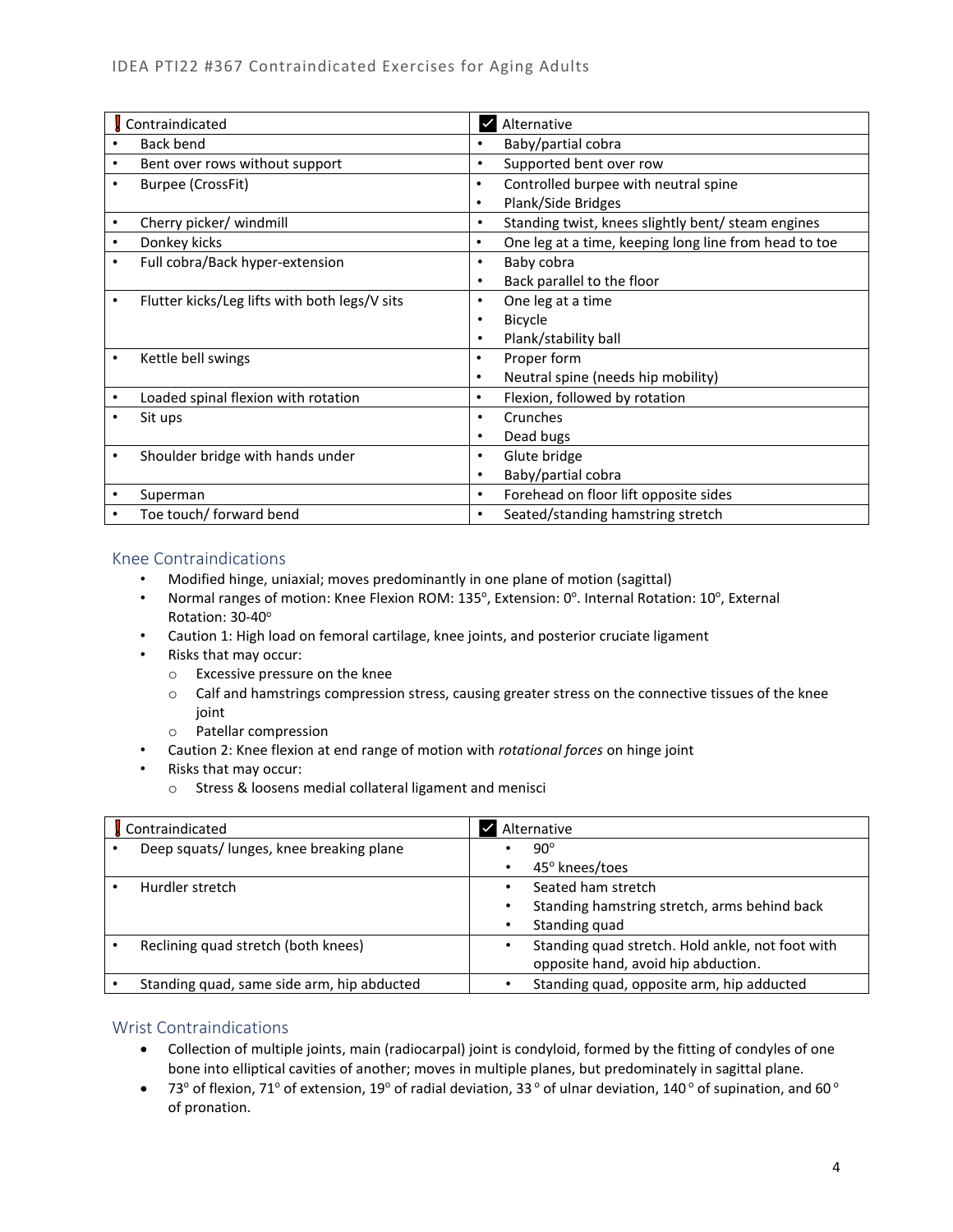| <b>Contraindicated Grips</b>           | <b>Risks</b>                                                                                                                                         |   | Alternative                                        |
|----------------------------------------|------------------------------------------------------------------------------------------------------------------------------------------------------|---|----------------------------------------------------|
| Behind neck                            | Exercise excessively flexes the cervical spine<br>٠<br>and loads the shoulders at the extreme of<br>external rotation.                               | ٠ | Front of neck                                      |
| Lateral lifts with<br>palms/thumb down | Compression of the rotator cuff muscles<br>$\bullet$<br>against the bony surface in the shoulder.                                                    | ٠ | Thumbs up                                          |
| Press/load with bent wrists            | Wrist injury<br>$\bullet$                                                                                                                            |   | Straight wrist                                     |
| Open bench grip                        | Bar can slip<br>٠                                                                                                                                    | ٠ | Closed grip                                        |
| Thumbs in fist/out                     | Can hyperextend/break thumb<br>٠                                                                                                                     | ٠ | Thumbs over fist                                   |
| Too tight grip                         | Irradiation effect<br>٠<br>Increase blood pressure<br>$\bullet$<br>Restrict circulation to fingers<br>$\bullet$<br>Can worsen carpal tunnel syndrome | ٠ | Loosen grip<br>Use two different size<br>dumbbells |

### Recap:

| Arched back-chest/military press, squat, etc.                                | Improper lumbar hyperextension (arched back, butt not<br>on bench)                                                                                                                                                                             |
|------------------------------------------------------------------------------|------------------------------------------------------------------------------------------------------------------------------------------------------------------------------------------------------------------------------------------------|
| Knee hyperextensions/ hyper flexion                                          | Tibiofemoral, increased shear forces during the last 5° to<br>10° of hyperextended knee<br>Knee flexion can increase patellar compression                                                                                                      |
| Rapid, jerky, bouncing/ballistic, high impact<br>movements                   | Jumping up and down effects joints approx. equal to 7-<br>٠<br>10 times your body weight.                                                                                                                                                      |
| Rounded back weight bearing-chest/military<br>press, seated row, squat, etc. | Common lumbar spine injury (herniated discs)<br>٠<br>Hamstring injury                                                                                                                                                                          |
| Shoulder hyperextension (e.g. Chest Fly with<br>elbows behind shoulders)     | Hyperextension of the shoulders places the pectoralis<br>muscles at a mechanical disadvantage<br>Glenohumeral instability through repetitive shoulder<br>٠<br>capsule trauma, and places excessive traction on the<br>acromioclavicular joints |

Sample exercises to evaluate:

- Jumping Jacks
- Curtsy Lunge
- Power snatch (clean)
- Others?

# Common fear for aging adults, cause of annual injuries/hospitalizations

- US annually: 36 mil falls, 8 mil injuries, 3 mil ER visits, 950k hospitalizations, 32k deaths<sup>2</sup>
	- $\Rightarrow$  Hip fractures
	- $\Rightarrow$  Traumatic Brain Injuries (TBI)
- CDC's Risk Factors for Falls
	- o Lower body weakness
	- o Difficulties with walking and balance
	- o Foot pain or poor footwear
	- Vision problems
	- Vitamin D deficiency
	- Use of medicines
	- Walking hazards or dangers e.g., uneven flooring

<sup>2</sup> <https://www.cdc.gov/homeandrecreationalsafety/falls/adultfalls.html>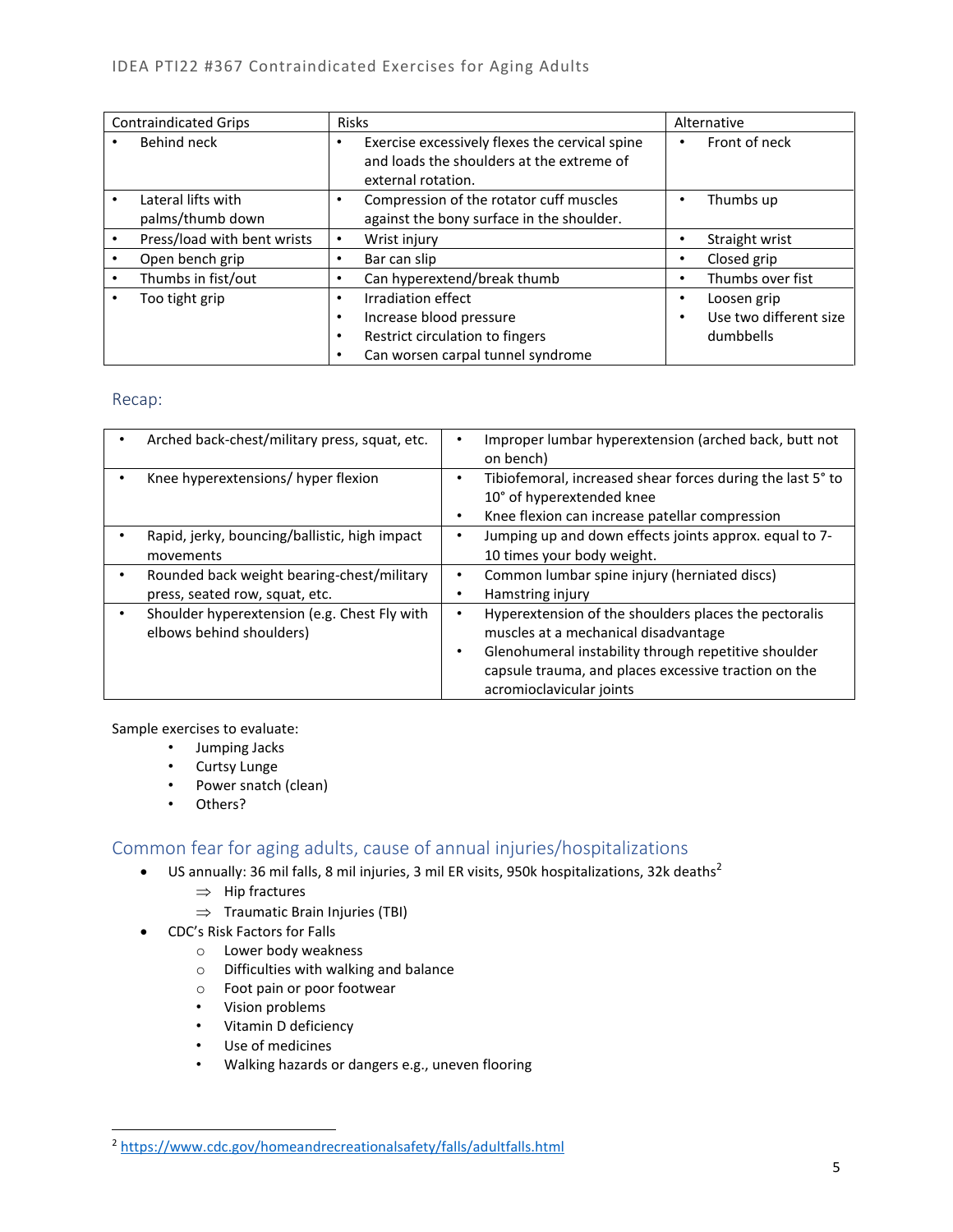# Common Chronic Diseases

- Natl Council of Aging says 80% of Medicare beneficiaries have at least one chronic condition, nearly 70% have two or more.<sup>3</sup>
- Multiple chronic diseases account for 2/3 of all health care costs and 93% of Medicare spending.
- Less than 1% of U.S. health care dollars is spent on prevention to improve overall health.

## Arthritis

- Quick facts: Most common cause of activity limitation in adults aged 45 to 65
- Inflammation of one or more joints. More than 100 different types of arthritis, most common Osteoarthritis (OA), other common types, rheumatoid arthritis (RA), psoriatic arthritis (PsA) & gout
- Joints are susceptible to injury, try to minimize unnecessary damage
- Pay attention to footwear & flooring
- Exercise Contraindications Osteoarthritis: foam rolling, high impact/repetitive jumping motions
- Stop exercising with increased swelling, sharp, stabbing, or constant pain
	- o pain that causes you to limp or change your gait
	- o joints that feel warm to the touch or are red
	- o pain that lasts more than 2 hours after exercise or worsens at night
	- o Lack of movement/exercise will make joints worse-stay active if possible

## Heart Disease (High BP)

- Quick facts: HBP %
	- o Men 65-74: 66.7%; 75+: 81.5%
	- o Women: 74.3%; 75+: 86.0%
- Exercise Contraindications:
	- o BP over 180/110
		- o Recent myocardial infarction or electrocardiography changes, complete heart block, acute congestive heart failure, unstable angina, and uncontrolled severe hypertension
		- o Arms overhead for long period of time
	- o Unusually fast sprinting or heavy weightlifting
	- o Holding breath or Valsalva maneuver
	- o Positions where head is lower than the heart
	- o Crossing/constriction of legs or fingers (tight grips)
	- o Hot yoga, sauna, hot tubs

## Diabetes

- Higher risk for complications with COVID-19 if you are diabetic (American Diabetes Assn)
- Risk of developing type 2 diabetes decreases by 26% with 150 minutes of moderate-intensity exercise weekly
- Mild post meal exercise (like walking) may lower blood glucose by 22%
- Exercise Contraindications:
	- o Exercise if blood sugar is over 250 mg/dL
	- $\circ$  Exercise if blood sugar is lower than 90 without eating 15g carbs (15-15 rule)
	- o Symptoms of anxiety, weakness, and dizziness
	- o Cardio before resistance training produces a blood sugar drop (so RT first)
	- o Running or high impact (joint glycation), especially with peripheral neuropathy
	- o Extremely intense exercise may make it harder for your muscles to use insulin
	- o Moderate to severe retinopathy—head below heart
	- o Dehydrated
	- o Without proper sock and shoes

<sup>3</sup> https://www.ncoa.org/article/get-the-facts-on-healthy-aging